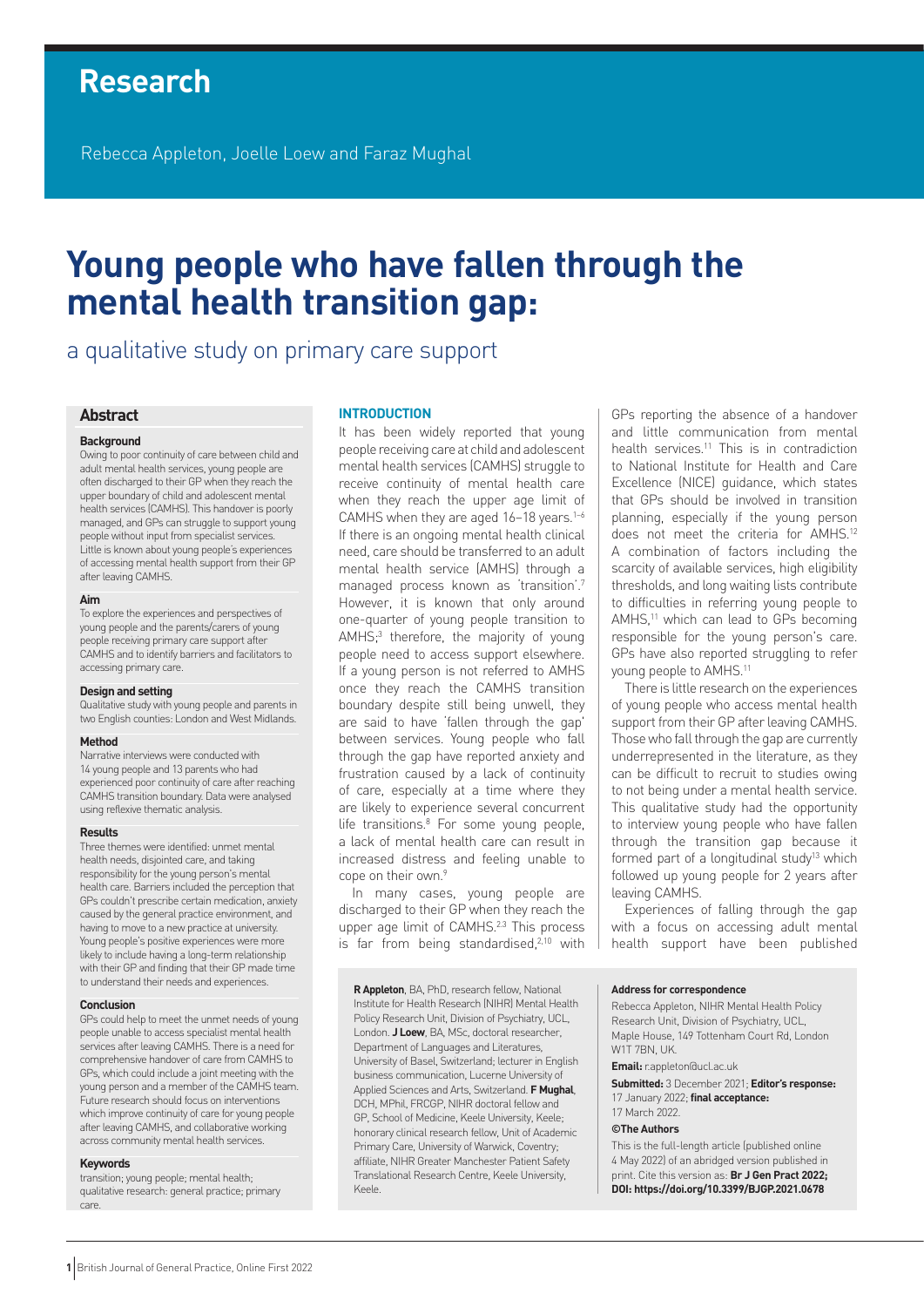# **How this fits in**

Young people who reach the upper age limit of child and adolescent mental health services (CAMHS) are often discharged to their GP while still requiring support for their mental health; however, little is currently known about their experiences of accessing mental health care from their GP at this point. This study explored the perspectives of young people and parents after leaving CAMHS. Young people described mixed experiences of accessing mental health support from their GP, with facilitators including GPs taking the time to listen and understand their needs, and a long-term relationship with the same GP.

recently.14 During the analysis for this previous study, it became clear that GPs played an important role in the care of young people after leaving CAMHS, and that this warranted further investigation. This study therefore aimed to answer the following questions:

- What are the experiences of young people who have fallen through the gap and their parents in receiving primary care support for their mental health?
- What are the barriers and facilitators to accessing mental health care in primary care for young people who have fallen through the gap?

## **METHOD**

This study is linked to a wider project which explored transition across eight different European countries and conducted assessments with young people at four timepoints over a 2-year period.<sup>13</sup> This study included UK participants only and informed written consent was obtained from all participants. This research is reported according to the Standards for Reporting Qualitative Research.15

## **Eligibility**

Young people were eligible for inclusion if they had fallen through the gap between services and had a diagnosis of a neurodevelopmental, anxiety, or personality disorder, or depression. These diagnoses were chosen as they are the diagnostic groups most likely to fall through the gap,<sup>1</sup> or in the case of emerging personality disorder, owing to previous contradictory findings regarding likelihood of transition.<sup>1,16</sup> Young people were said to have fallen through the gap between services if they were not referred to an AMHS or

a community mental health service after CAMHS despite having a clinical need, or if they were referred to another service only to be later discharged with an ongoing clinical need. Clinical need was measured by a score of ≥2 on the Health of the Nation Outcomes Scale for Children and Adolescents (HoNOSCA: a measure of health and social functioning) questions<sup>17</sup> relating to psychological impairment. If a Young people met the inclusion criteria then their parent or carer was also invited to take part. There were no age-related eligibility criteria for this study as the CAMHS transition boundary varied across NHS trusts; therefore, young people would have been between 17 and 21 at the time of interview.

## **Recruitment**

A sample size of 12–15 young people and 12–15 parents was aimed for based on the principle of maximum variation sampling.<sup>18</sup> Young people and parents were recruited using purposeful stratified sampling<sup>19</sup> to generate a diverse sample across locations, diagnosis, sex, and ethnicity. Participants were first introduced to the study via a posted study information pack and invitation letter with details of how to respond if they were interested in taking part. If there had been no response, this was followed up by a phone call or text message 2 weeks later to ask if they wanted to be involved in the study.

## **Data collection**

All interviews were conducted by a female researcher with previous experience and training in qualitative research using a narrative approach,<sup>20</sup> followed by purposeful questioning.21 A narrative approach was chosen as it encourages people to tell their stories, and is therefore a useful method for giving a voice to a population who have not been heard from before.22 Interviews took place over the phone or in person, depending on participant preference, and were audiorecorded and transcribed verbatim. A sample interview topic guide is shown below in Box 1. A reflexive research diary was kept throughout data collection and analysis to reflect on and minimise the impact of researcher bias.

#### **Analysis**

Data in the form of interview transcripts were analysed using the reflexive thematic analysis method of Braun and Clark.23 Data were coded separately, and then all codes and emerging categories were discussed by all authors and refined over several cycles, before all authors agreed on the final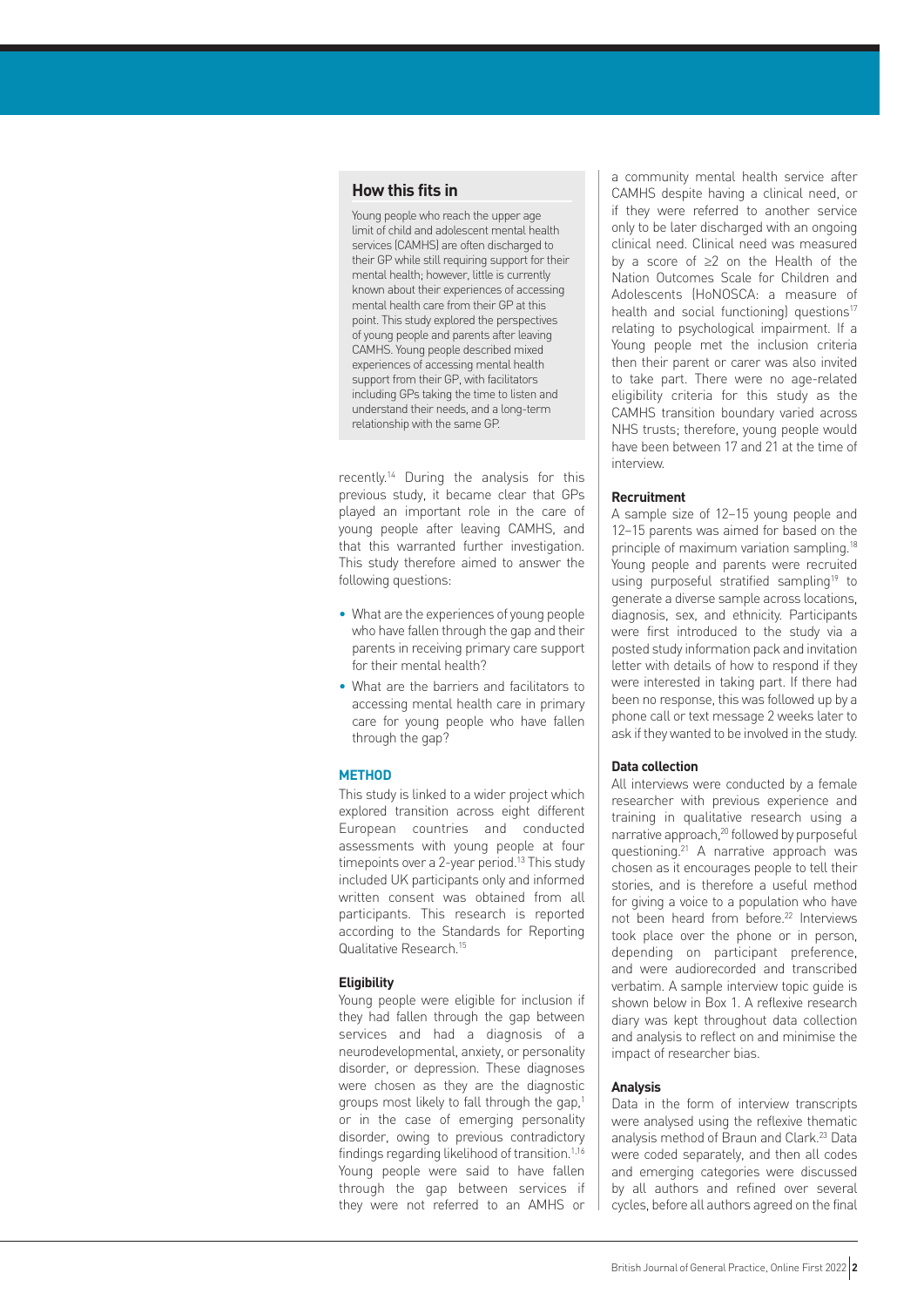# **Box 1. An example narrative interview structure with purposeful questioning**

#### **Example interview structure**

- Can you tell me about the time when you/your son or daughter first started receiving care at [name of service]?
- What was your/their experience at CAMHS like?
- How did you/they experience the end of care at [name of service]?
- What has happened since you/they left [name of service] in terms of accessing other services?
- [Questions on topics discussed in interview if more information is needed]

• Is there anything else you would like to add which we haven't talked about yet today?

CAMHS <sup>=</sup> child and adolescent mental health services.

themes. The research team has extensive experience in qualitative research in different disciplines (psychology, linguistics, and general practice) which increases the trustworthiness of the findings.24

## **RESULTS**

Of the 15 young people and 15 parents interviewed, 14 young people and 13 parents mentioned contact with their GP at the transition boundary; therefore,

# **Table 1. Demographic details of the young people linked with each transition story (** $n = 16$ **)**

| Age in years, mean                                                                              | 19.31     |
|-------------------------------------------------------------------------------------------------|-----------|
| Sex n, (%)                                                                                      |           |
| Female                                                                                          | 9(56.3)   |
| Male                                                                                            | 7(43.8)   |
| Ethnicity $n$ , $(\%)$                                                                          |           |
| White British                                                                                   | 15 (93.8) |
| <b>British Asian</b>                                                                            | 1(6.2)    |
| Diagnosis n (%)                                                                                 |           |
| Mood and anxiety disorders                                                                      | 7(43.8)   |
| Comorbid autism and mood/anxiety disorder                                                       | 4(25.0)   |
| Autism                                                                                          | 2[12.5]   |
| <b>ADHD</b>                                                                                     | 1[6.3]    |
| Other <sup>a</sup>                                                                              | 2(12.5)   |
| <b>Time since transition</b>                                                                    |           |
| 1-2 years                                                                                       | 13(81.2)  |
| 3-4 years                                                                                       | 3[18.8]   |
| <b>Current employment status</b>                                                                |           |
| University student                                                                              | 9(56.3)   |
| College/sixth-form student                                                                      | 2(12.5)   |
| Full time employment                                                                            | 2(12.5)   |
| Not in education, employment, or training                                                       | 3(18.8)   |
| <b>Current living situation</b>                                                                 |           |
| Family home                                                                                     | 7(43.8)   |
| University accommodation and family home                                                        | 7(43.8)   |
| Moved out of family home                                                                        | 2(12.5)   |
| a Autism or OCD with comorbidities including substance abuse and speech/communication disorder. |           |
| ADHD = attention deficit hyperactivity disorder. OCD = obsessive compulsive disorder.           |           |

these participant transcripts were included for analysis. This resulted in 16 individual transition stories (in 11 cases, the young person and the parent were interviewed either together or separately, three young people took part in the study without their parent, and two parents took part in the study without their child).

Young people and parents who took part belonged to eight different NHS Mental Health Trusts across the West Midlands and London. All interviews were conducted between February and April 2019. Full demographic details for the young people linked with each transition story are presented in Table 1. Demographic details for parents were not recorded. Individual interviews ranged from 14–81 minutes (average = 36 minutes), while joint interviews ranged from 40–82 minutes (average = 56 minutes).

Three main themes were generated; they are described in turn below with illustrative participant quotations.

## **Unmet mental health needs**

Young people often stated difficulties in accessing care which met their mental health needs after reaching the upper age limit of CAMHS. In some cases, this was because young people were unable to access the specialist mental health support they needed. There were instances where young people went back to their GP to ask for a referral elsewhere, only for this referral to be rejected by the specialist service:

'… and then my GP referred me, and that was basically just to tick the boxes and send off the request form, and she sent it off and basically ticked everything that meant that they'd definitely see me, and they just rejected my case, they didn't even look at me. ' (Young person [YP]1, F [female], aged 20 years, depression and anxiety)

While this young person (YP1, quoted above) made the assumption that the specialist service 'just rejected my case', which cannot be confirmed, they report that even though their GP tried to 'tick everything' so as to ensure the patient would be seen, the referral was rejected. Where young people were unable to access specialist support, their GP became the main provider of mental health care. However, this raises the issue of GP capability, as some young people felt that some GPs did not have the appropriate understanding of mental illness to provide them with the necessary support. This is an identified barrier to young people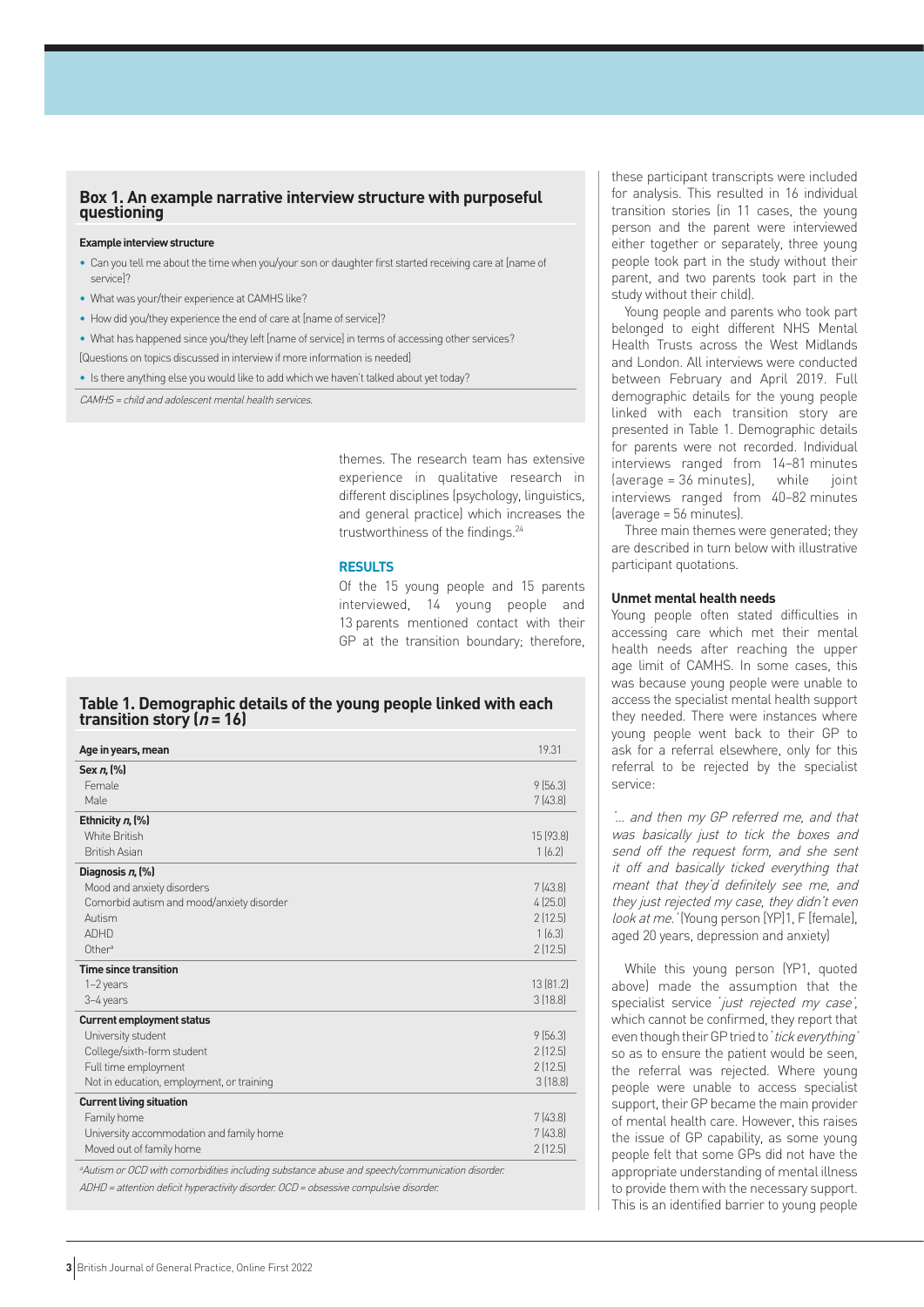

**Figure 1. A flow chart of the care pathway from child to adult mental health services. AMHS <sup>=</sup> adult mental health services. CAMHS <sup>=</sup> child and adolescent mental health services.**

seeking mental health support from their GP at the transition boundary:

'And then you get there and they're just like — I remember one doctor was quite harsher one day, he just said ''Oh you'll feel down sometimes,'' and that was it.' (YP13, F, 20 years, comorbid autism and mood/ anxiety disorder)

Further to this, some young people also struggled with the environment of a GP practice, which caused them anxiety and was another identified barrier to accessing mental health support from their GP:

'And it was like, the waiting when you're not feeling mentally well, that was hard. Because you're just sat there panicking, and you're surrounded by people who are coughing and genuinely sick.' (YP13, F, 20 years, comorbid autism and mood/ anxiety disorder)

Moreover, some young people and parents did not perceive their GP as having the correct expertise to support their mental health needs, which put them off visiting their GP for mental health support:

'I mean there isn't anything, it needed to be done that way so I knew where I could go if I needed support for [name] and there wasn't anything, apart from my GP. And then my GP would have to try and source it, and she doesn't really know either.' (Parent/Carer [P/C]1, anxiety)

'And I don't really like speaking to a GP about it, which obviously I was left to do, because, I don't know, I don't mind speaking to them about medicine alone, but I'm not very good at opening up, because I'm like ''Well that's not what you're really here for, is it?''' (YP6, F, 18 years, comorbid neurodevelopmental/ anxiety)

This also included participants describing instances where they were unsure of the GP's ability to prescribe their medication:

'I don't know how much control they [GPs] have with the Concerta [methylphenidate] tablet itself … I don't know much about what GPs can and can't do.' (YP8, [M] male, 19 years, attention deficit hyperactivity disorder [ADHD])

# **Disjointed care**

Young people and parents perceived mental health services as being disjointed, which makes it difficult for service users, their parents, and in some cases their clinicians to understand care pathways or know where they can access mental health support. This disjointed nature of care is also reflected in the way young people talked about services, as they often contradicted themselves with regard to identifying relevant stages in the care pathway, or members of their care team. A diagram of the care pathway is shown in Figure 1.

In some cases, disjointed services led to poor continuity of care for young people. Where the young people did not meet the threshold for continued care at AMHS, CAMHS often discharged young people to their GP for the GP to make a referral elsewhere. This process was not always managed well:

'And [CAMHS said] we'd have to go back to our doctor [GP]. We went back to the doctor, the doctor didn't really have a clue what we were talking about, because we said ''Well, what happens now?'' And they didn't really give us much information at all, so we just felt like we were just, left.' (P/ C3, depression)

This creates another step in the care pathway and in some cases can result in lengthy delays for young people to access further mental health support after leaving CAMHS. This is also often the first time that the GP has been involved in the young person's care since they first presented to CAMHS, as it is often the GP who makes the initial referral, so they may not be up to date about that young person's needs:

'My son's going to come, he's got this problem, but just bear in mind that it may be difficult for him to answer certain questions, obviously, because he's got ASD [autism spectrum disorder], and they [GP] went ''What?'', the GP said to me ''What?'', and I said ''He's got ASD''. It wasn't on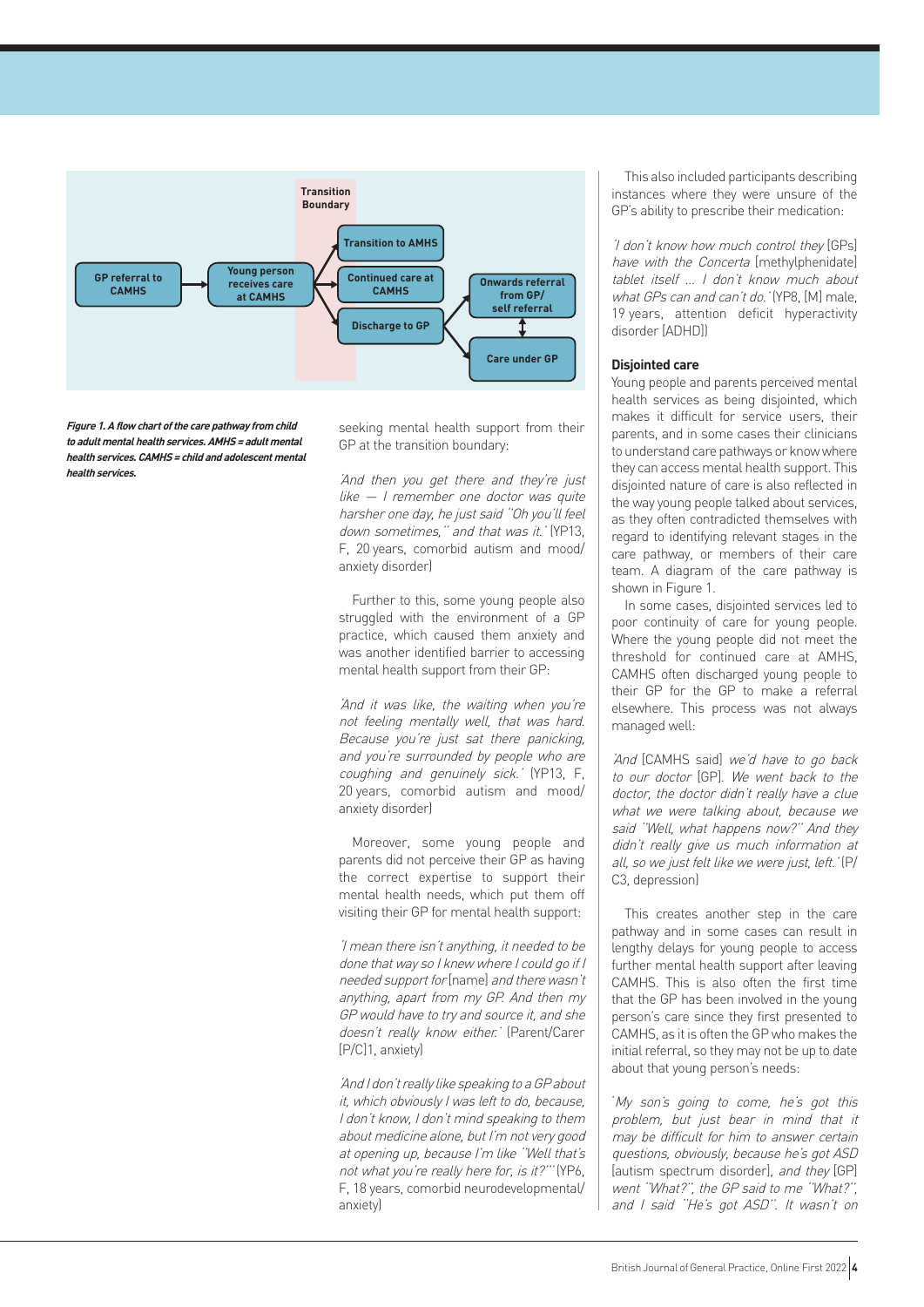his records.' (P/C12, comorbid autism and obsessive-compulsive disorder [OCD])

Young people also experienced disjointed care owing to changing to a new GP if they moved to university. This led to some anxiety as the new GP may not know about their mental health history, and was perceived by young people and parents as a barrier to accessing mental health support:

'Because I don't know if the doctor at university knows anything about her history, and also I suppose, given the history, if the records are passed on, should somebody be alerted, that knows, you know, that she's somebody that — do you know what I mean, I just feel like there just doesn't seem to be any sort of cohesion.' (P/C14, speech/ communication disorder and OCD)

In addition to this, a lack of joinedup care in the transition process is also reflected in the use of the terminology to describe the process of moving through the care pathway after CAMHS. That is, when young people do not meet the threshold for care at AMHS, they are 'discharged to their GP', regardless of whether they still require mental health support. This 'discharge' implies that a process has come to an end, which stands in contrast to the ongoing process known as transition that aims to involve young people in decisions around their care. In fact, young people and their parents often remove their own agency when describing these processes; for example, 'they just passed her to the GP' (P/C1, anxiety), or 'they just said ''we're going to refer you back to your GP'', and that was it' (P/C3, depression), indicating that rather than being a managed, active process, the transfer of the care to the GP is conducted in a way which results in poor continuity of care for the young person.

## **Taking responsibility for the young person's mental health care**

This theme relates to the ongoing negotiation of who is responsible for ensuring that young people receive mental health care if needed, once they reach the upper age limit of CAMHS.

In several cases, young people in this study were supported by their parents to access GP support. This is a facilitator in accessing GP care at this point, but may become a barrier when the young person is aged over 18 years:

'I was saying ''Come on, you need to ring your GP'', whereas before I could have done

that for her. Now, because she's 18, she's got to do it herself, and it's much more difficult.' (P/C15, comorbid neurodevelopmental and eating disorder)

There were several instances where a young person's GP took on responsibility for their care when the young person did not meet the illness threshold for care elsewhere. For example, as described by the parent below, their GP spent a lot of time seeing the young person after his referral to a wellbeing service was rejected, which resulted in a positive experience of GP care:

'Dr [name's] been brilliant and seen him every month. And she spends a load of time with him, which is why she's always late with appointments, spends loads of time, usually books the last appointment for the day, spends sometimes 40 minutes with you, doesn't she?' (P/C11, anxiety)

Having a long-term relationship with the same GP also led to positive experiences of accessing mental health support from the GP:

'She's really supportive, but she knows the family, and been supportive of [name's] mum and grandmother, and so she knows the circumstances surrounding the family.' (P/C11, anxiety)

# **DISCUSSION**

# **Summary**

This study is to the authors' knowledge the first to explore the experiences of young people and their parents who accessed mental health support from primary care after falling through the gap post-CAMHS. Participants described variable levels of satisfaction, with some young people stating extremely positive experiences of accessing mental health support from their GP, whereas others, for various reasons, perceived their GPs as not supportive. Young people and their parents also identified struggling to navigate a disjointed care pathway. Facilitators for accessing mental health care in primary care included parents encouraging GP contact, having a long-term relationship with their GP, and the GP making time for the young person to speak to them. Conversely, identified barriers were seeing a new GP owing to moving away from home for university, anxiety caused by being in a GP waiting room, and thinking GPs do not understand mental illness.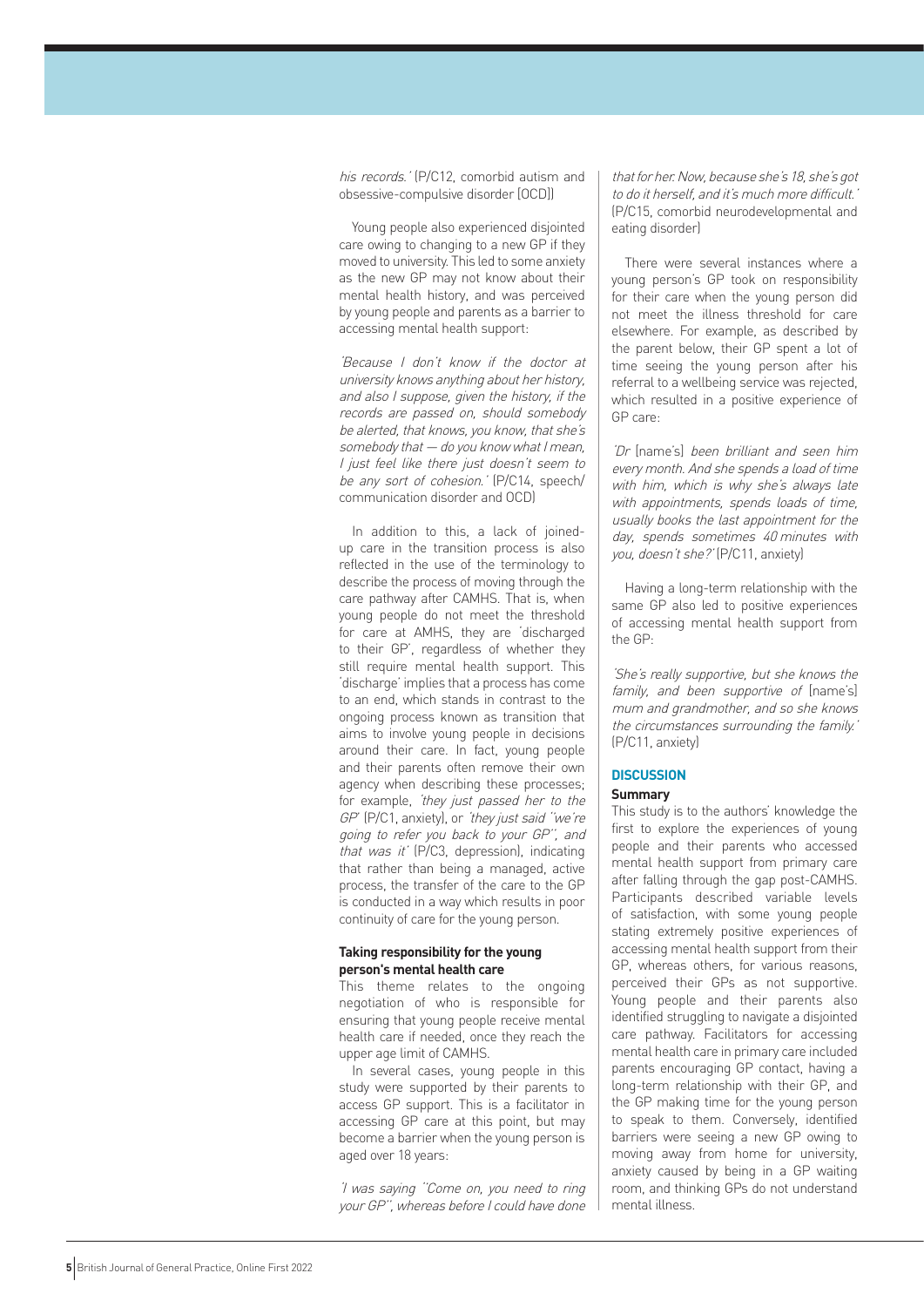Several participants found their GP was the only place they could go to access support for their mental health, as they were not eligible for care in AMHS or other community wellbeing services (for example, Improving Access to Psychological Therapies (IAPT). In some cases, GPs had made referrals to these services on behalf of the young person, only for them to be rejected. This leaves the GP responsible for that young person's care despite them not being involved in the young person's care since they made the initial referral to CAMHS, which in some cases will be over a decade before. The handover of care from CAMHS to the GP was also seen as problematic by several young people and their parents, where young people were 'discharged to the GP' without the GP having access to their notes or receiving any information about their further care from CAMHS. This exacerbated the disjointed nature of care pathways for some young people, where CAMHS signposted them to their GP to ask for a referral elsewhere, as opposed to CAMHS making a direct referral.

## **Strengths and limitations**

A particular strength of this study are the rich data gathered using a narrative interview approach, as most participants gave detailed accounts of their experiences. As this study interviewed young people and parents with different diagnoses across different NHS trusts, it was possible to gather a range of views across diverse settings. However, the sample is not representative in terms of ethnicity of participants, as almost all participants were white British. A further limitation was an absence of patient and public involvement in this research, owing to a lack of available funds. Some young people and parents were interviewed separately, and others preferred to be interviewed together. This was facilitated to ensure the young person felt comfortable during the interview process; however, it is noted that this may have influenced the responses of some young people in comparison with those who were interviewed alone.

#### **Comparison with existing literature**

Young people in this study reported some positive experiences of visiting their GP for mental health support after CAMHS. A facilitator for accessing support from their GP found in this study was having a long-term relationship with the same doctor, something which was also identified in qualitative studies of young people's experiences of primary care services.<sup>25,26</sup> Young people have also highlighted that there is less stigma attached to receiving mental health support in primary care as opposed to attending a specialist AMHS.27

The finding that young people experienced problems with their medication after leaving CAMHS is consistent with the work of Newlove-Delgado et  $a^{5,11}$  which found that young people with ADHD are at risk of the cessation of medication after leaving CAMHS, and that GPs described balancing the risks of prescribing ADHD medication without specialist input against the risk of the young person not receiving their medication. This study also found that GPs reported being involved in the young person's care 'by default' after CAMHS ended, without sufficient handover of care.<sup>11</sup> Challenges in the communication between CAMHS and the GP have also been reported in a qualitative study of GPs.<sup>28</sup>

This study identified problems faced by young people and parents who were 'discharged to their GP' by CAMHS without monitoring or support for mental health needs. This finding also supports the results of a systematic review of issues around GP care for young people with ADHD,<sup>9</sup> indicating young people with other diagnoses experience similar problems after leaving CAMHS. Some young people and parents in this study felt that their GP did not fully understand mental illness, which mirrors the findings of a qualitative study which identified GP training needs around supporting young people with emotional distress.<sup>2</sup>

The findings from this study can be mapped onto the healthcare candidacy framework,30 which states that service users' eligibility to access medical support is negotiated between the service user and the healthcare service. In this study, young people and parents attempted to navigate a complex care pathway to access support for their mental health after leaving CAMHS. In the context of seeking help when 'falling through the gap', young people asserted their candidacy by appearing at their GP to explain their need for support for their mental health. As identified, however, there were several barriers and facilitators which influenced this process.

## **Implications for research and practice**

These findings indicate the need for a managed transition of care for young people if their care is transferred to their GP after leaving CAMHS. This could involve a full handover of the young person's notes by CAMHS, including any required actions for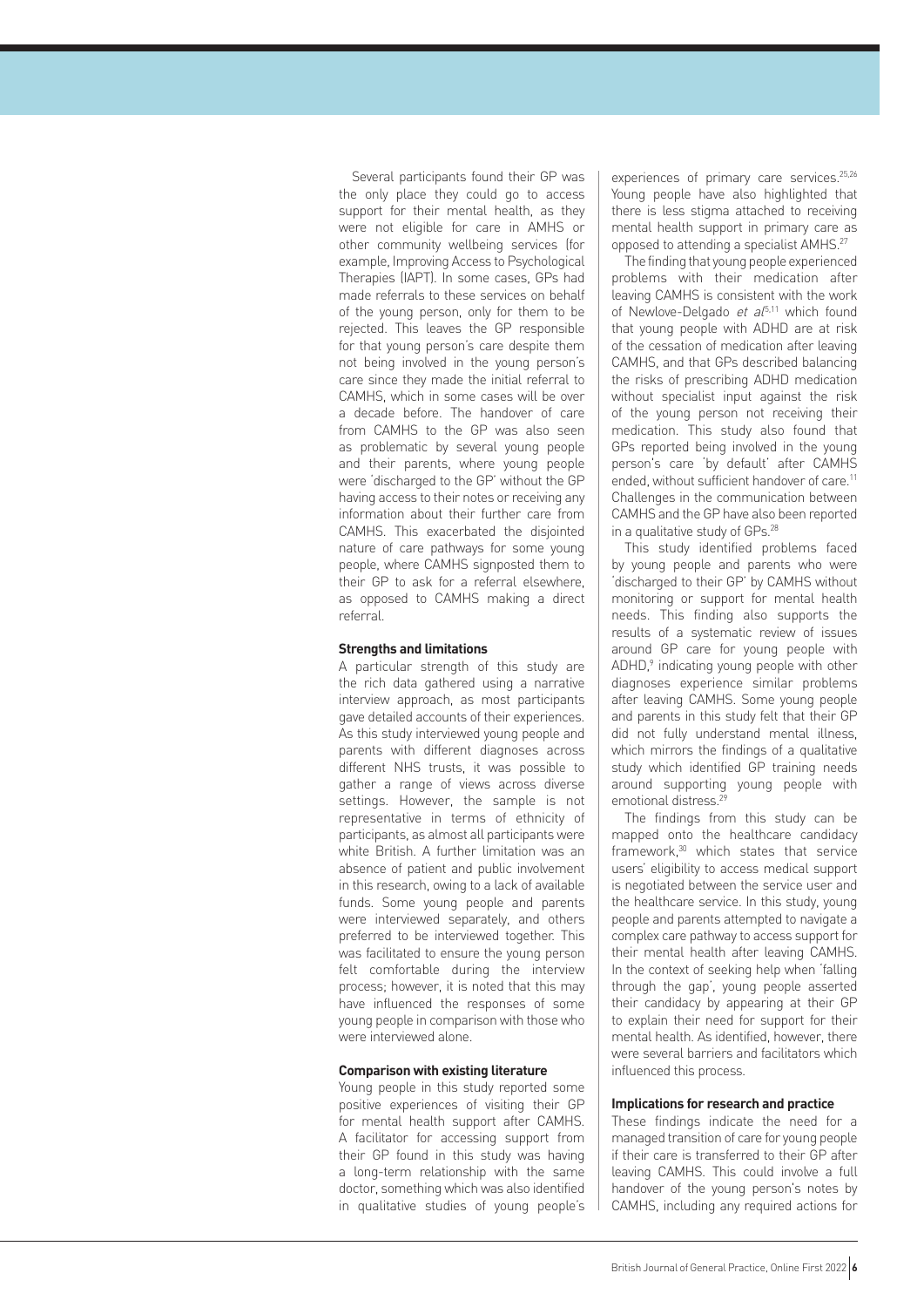#### **Funding:**

Faraz Mughal is funded by a NIHR doctoral fellowship (NIHR300957). The views expressed are those of the authors and not necessarily those of the NIHR, NHS, or the Department of Health and Social Care. This work was supported by the National Institute for Health Research (NIHR) Greater Manchester Patient Safety Translational Research Centre (award number: PSTRC-2016-003).

#### **Ethical Approval**

Ethical approval was received from West Midlands — Black Country REC (REC reference: 18/WM/0337) and informed written consent was obtained from all participants. This research is reported according to the Standards for Reporting Qualitative Research.15

#### **Provenance**

Freely submitted; externally peer reviewed.

#### **Competing interests**

Faraz Mughal was the RCGP Clinical Fellow in Young People and Adult's Mental Health from 2015–2020.

## **Acknowledgements**

The authors would like to thank the participants who gave up their time to take part in this research.

#### **Open access**

This article is Open Access: CC BY 4.0 licence ([http://creativecommons.org/](http://creativecommons.org/licences/by/4.0/) [licences/by/4.0/](http://creativecommons.org/licences/by/4.0/)).

# **Discuss this article**

Contribute and read comments about this article: **[bjgp.org/letters](http://bjgp.org/letters)**

the GP and, potentially a pre-arranged GP appointment for the young person with a member of the CAMHS team. GPs can provide good continuity of care, as they often make the initial CAMHS referral and can have long-term relationships with young people and their families. The additional role schemes of mental health practitioners in primary care through the NHS Long Term Plan<sup>31</sup> could also facilitate primary care based mental health support for young people after CAMHS care.

There needs to be improved communication between GPs and specialist care, both to facilitate onward referrals if required, and to provide support to GPs if the young person requires specialist medication. GPs should be aware of the challenges and needs of this population group and attempt to be proactive and make time to assess young people's mental health needs if they take responsibility of care. This could be facilitated through further training for GPs to increase their knowledge of the mental health needs of transition-aged young people.

Future research should explore how primary care can meet the needs of young

people who require mental health support after leaving CAMHS but are not eligible for specialist services. It is also crucial that any future research gains GP views on interventions for young people who have fallen through the gap and how care can be maintained in specialist services. However, as this research indicates the need for more integrated working across different services within the health system, studies should also consider exploring the views of mental health commissioners and managers to support improving the transition process and breaking down organisational barriers to providing good continuity of care. Future studies should also aim to explore the mental health service needs of young people from a diverse range of backgrounds. Experiences of young people and parents may have been affected by their diagnosis and time in services, which is not something that this study sought to examine. This needs further exploration in future work; for example, by looking at transition experiences in those with specific mental illnesses such as depression, psychosis, or eating disorders.